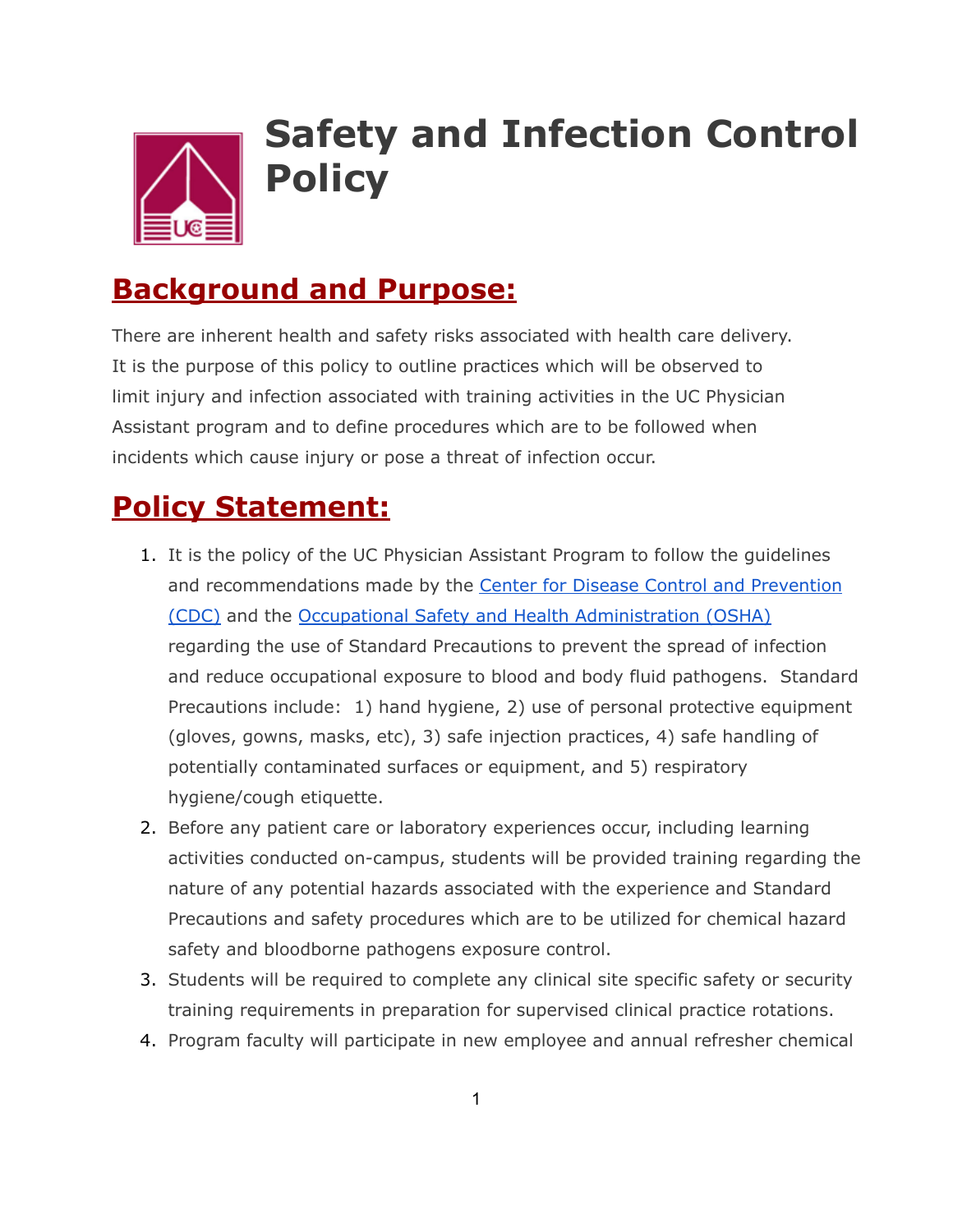hazard safety and bloodborne pathogen Standard Precaution training with emphasis on practices and procedures which ensure student safety during educational activities.

- 5. All training activities regarding safety and bloodborne pathogens exposure control will be documented in the program's student record.
- 6. All faculty, staff and students will utilize Standard Precautions during all activities which present a risk of exposure to blood/body fluids or chemical hazards. Failure to do so will be grounds for disciplinary action.
- 7. When hazardous exposure to chemical agents or blood or body fluids occurs, the incident is to be immediately reported after initial first aid/safety procedures to limit injury and risk of infection have been completed (e.g. thorough hand washing, flushing of mucous membranes, etc.).
	- a. Events that occur on campus are to be reported to the Program Director.
	- b. Events which occur at a clinical training site are to be immediately reported to the preceptor and subsequently reported to the program's Director of Clinical Education within 48 hours.
- 8. Medical evaluation and treatment of injuries and/or to evaluate/limit the risk of infection should be conducted at:
	- a. (CAMPUS INCIDENTS) The student's primary care provider, the nearest healthcare facility, or the nearest emergency department.
	- b. (CLINICAL SITE INCIDENTS) Go to the location directed by the clinical site when incidents occur during a supervised clinical practice rotation.
	- c. (EMERGENCY INJURIES) Call 911 or go to the nearest emergency room.
- 9. Students will be financially responsible for all costs incurred during compliance with this policy.
- 10.Continued participation in the program will not be affected by any injury or illness that occurs while enrolled provided the student continues to meet all Technical Standards and fulfill all defined requirements for program progression

## **ARC-PA Associated Standards:**

• **A1.02** The sponsoring institution is responsible for:

g) documenting appropriate security and personal safety measures for